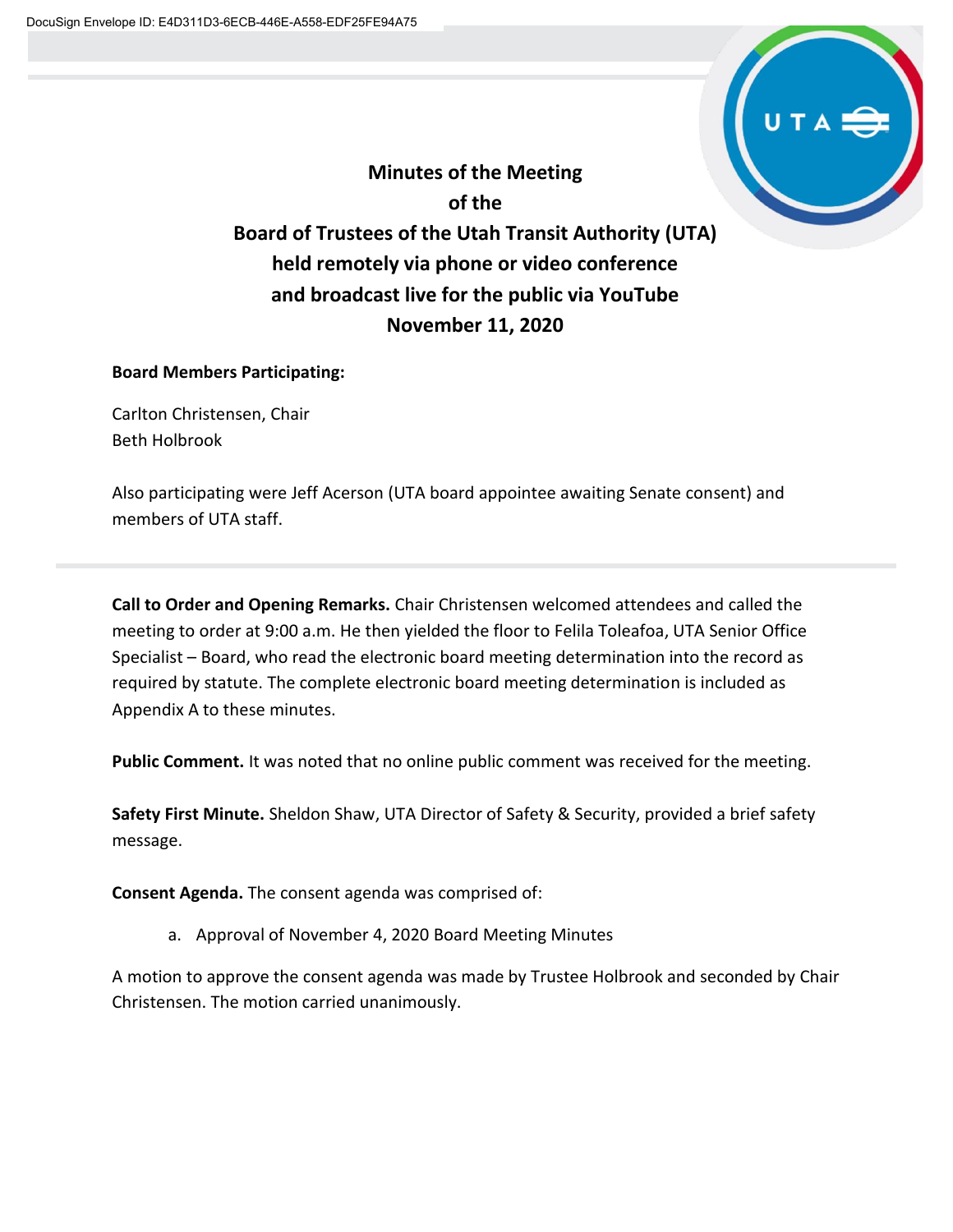### **Agency Report.**

**December Change Day.** Carolyn Gonot, UTA Executive Director, indicated change day will take place on November 29, 2020. Route adjustments will be minor and ski service will be initiated.

**Public Hearing.** Ms. Gonot invited the public to attend an open house and public hearing this evening, November 11, 2020 beginning at 5:30 p.m.

**Election Day Free Fare Report.** Ms. Gonot was joined by Eddy Cumins, UTA Chief Operating Officer. Mr. Cumins reviewed impacts of the free fare day by mode and indicated overall ridership increased by 7.25% on election day.

Discussion ensued. A question on TRAX ridership by stop was posed by the board and answered by staff.

#### **Contracts, Disbursement, and Grants.**

**Contract: Driver Barriers (Gillig LLC).** Eddy Cumins, UTA Chief Operating Officer, was joined by Kyle Stockley, UTA Manager of Vehicle Overhaul & Bus Support. Mr. Cumins requested the board ratify a contract executed as an emergency purchase with Gillig LLC for 454 plastic driver barriers in the amount of \$498,750. The barriers serve to better protect operators during the COVID-19 pandemic.

Discussion ensued. A question on how the barriers are working was posed by the board and answered by Mr. Cumins.

A motion to ratify the contract was made by Trustee Holbrook and seconded by Chair Christensen. The motion carried unanimously.

**Change Order: Program Management Services Change Order #13 – Traction Power Substation (TPSS) Preliminary Design Drawings (WSP USA, Inc.).** Mary DeLoretto, Chief Service Development Officer, was joined by Dave Hancock, UTA Director of Asset Management, and Jared Scarbrough, UTA Manager – Systems Engineering. Ms. DeLoretto asked the board to approve a change order to the contract with WSP USA, Inc. in the amount of \$515,332 for the development of preliminary design drawings for a planned TPSS rehabilitation project.

Discussion ensued. Questions on the need to involve multiple contractors in the TPSS rehabilitation process and timeline for the project were posed by the board and answered by staff.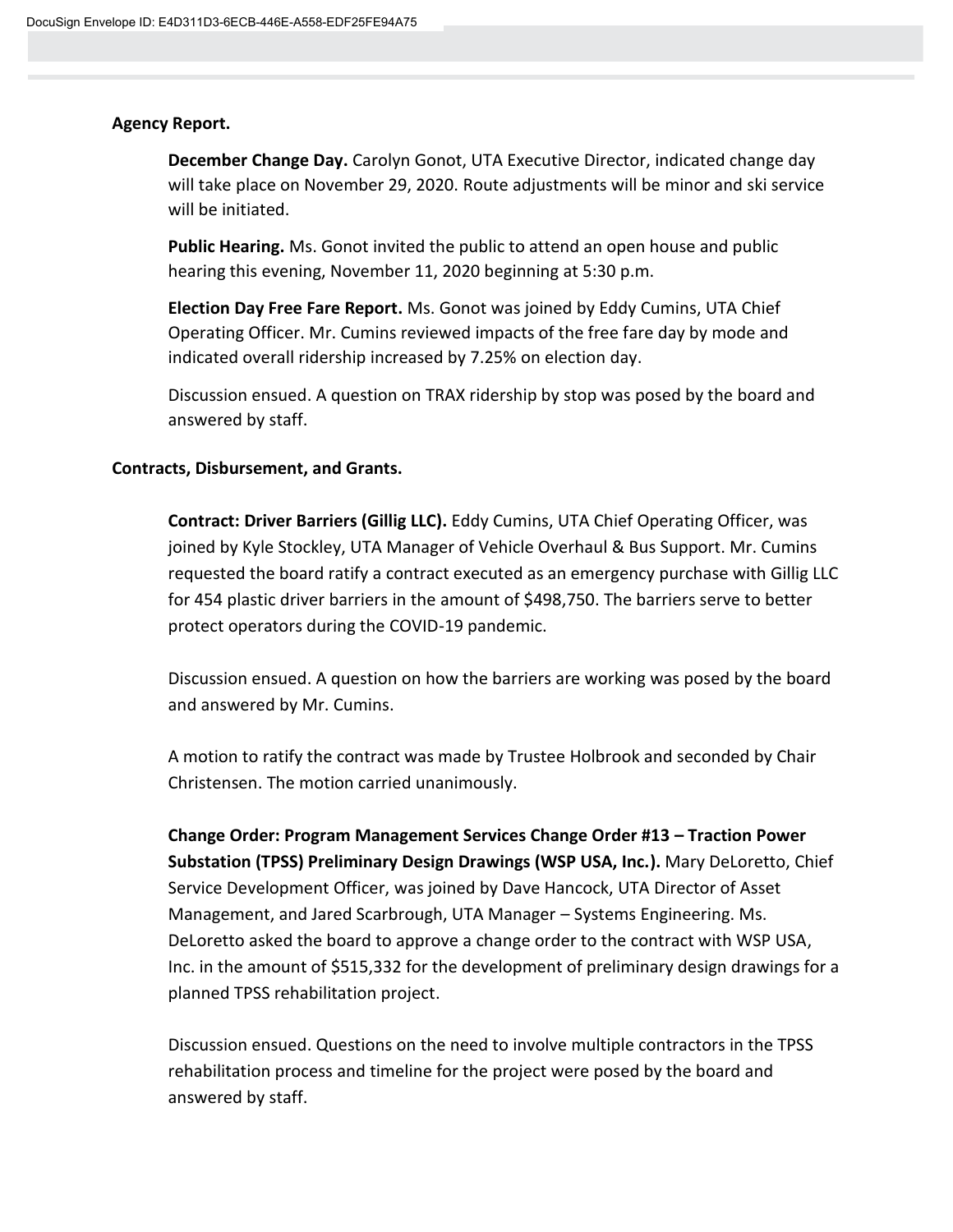A motion to approve the change order was made by Trustee Holbrook and seconded by Chair Christensen. The motion carried unanimously.

**Change Order: Program Management Services Changes Order #14 – Update Financial Plan & Model (WSP USA, Inc.).** Ms. DeLoretto requested the board approve a second change order to the contract with WSP USA, Inc. in the amount of \$258,000 for assistance in updating UTA's financial plan and model.

A motion to approve the change order was made by Trustee Holbrook and seconded by Chair Christensen. The motion carried unanimously.

**Pre-Procurements.** Todd Mills, UTA Sr. Supply Chain Manager, was joined by Kevin Anderson, UTA Facilities Maintenance Manager; Kyle Brimley, UTA Communications & Deployment Manager; and Grey Turner, UTA Senior Program Manager – Engineering & Project Development. Mr. Mills said the agency intends to procure the following:

- i. Snow Removal for Multiple FrontRunner and UVX Parking Lots
- ii. Onboard Mobile Gateway
- iii. Program Management Services Consultant

Discussion ensued. Questions on whether multiple contractors will be utilized for snow removal, current snow removal services, competitive pricing for the communications equipment, potential for WiFi on buses, efforts to attract bidders for program management services, and term of the program management services contract were posed by the board and answered by staff.

**Grant Application: 2020 Pilot Program for Transit-Oriented Development Planning Grant – Point of the Mountain Connections (FTA).** Ms. DeLoretto was joined by Patti Garver, UTA Program Manager – Environmental, Grants & Project Controls. Ms. DeLoretto informed the board that staff submitted an application for the Federal Transit Administration (FTA) Pilot Program for Transit-Oriented Development Planning in the amount of \$500,000. The grant would fund analysis, station area planning, and transitoriented development code work for the area around potential stations along the existing and UTA-owned railroad corridor in the Point of the Mountain area and requires a minimum 20% local match. To date, UTA has received various commitments totaling \$70,000 from the Point of the Mountain State Land Authority, Lehi City, and private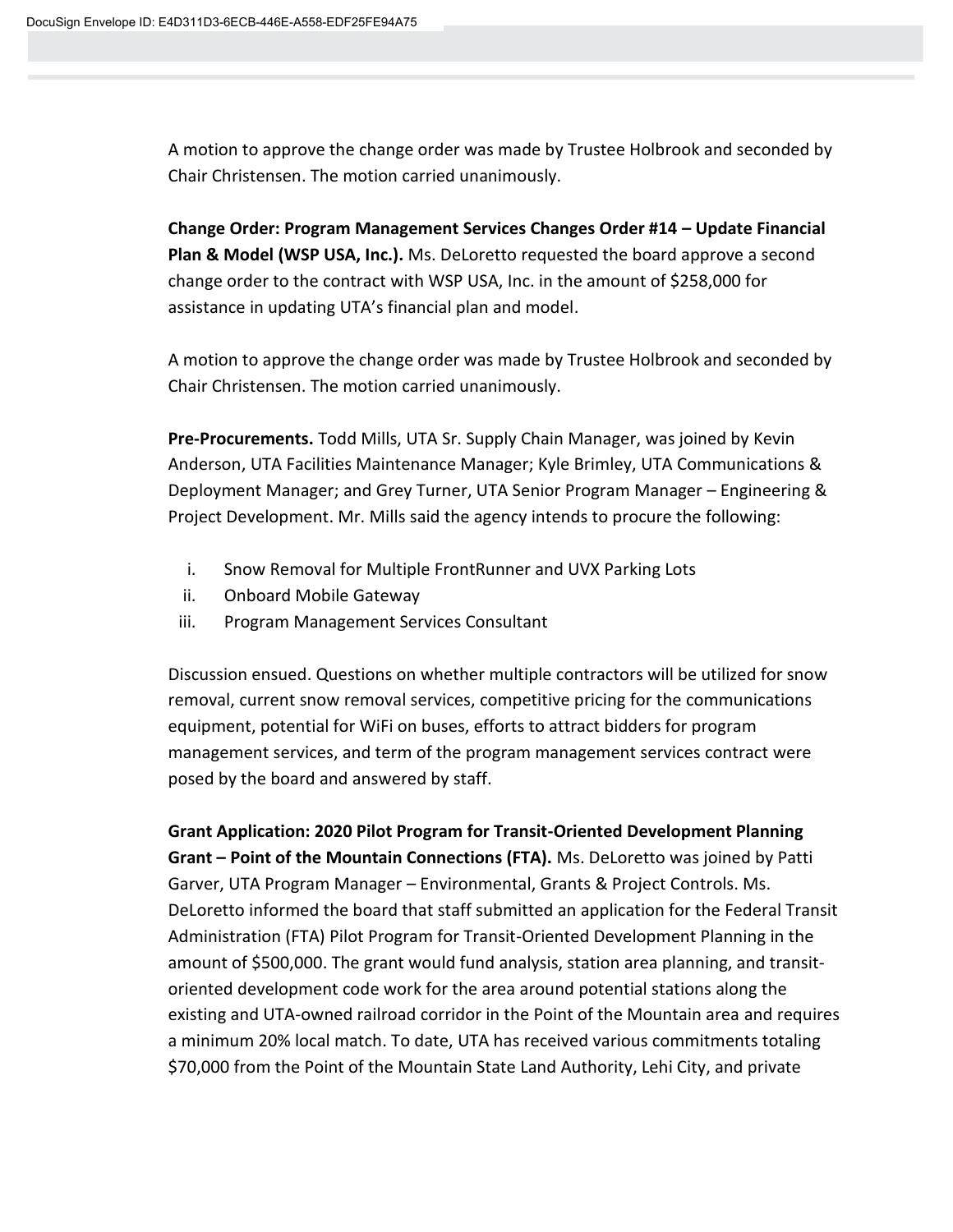partners Boyer/Gardner and STACK. UTA will provide the remaining \$55,000 if no additional partners are identified.

Discussion ensued. Questions on how the grant work intersects with the Point of the Mountain State Land Authority work, integration with previous grants, and mode selection were posed by the board and answered by staff.

### **Service and Fare Approvals.**

**Fare Agreement: Ski Bus Agreement (Alta Lift Co.).** Monica Morton, UTA Fares Director, asked the board to approve a one-year ski bus agreement with Alta Lift Co. The contract is based on a pay-per-trip model with an estimated value between \$64,000 and \$79,000.

A motion to approve the fare agreement was made by Trustee Holbrook and seconded by Chair Christensen. The motion carried unanimously.

**Fare Agreement: Ski Bus Agreement (Brighton Ski Resort).** Ms. Morton requested the board authorize a one-year ski bus agreement with Brighton Ski Resort. The contract is based on a pay-per-trip model with an estimated value between \$109,000 and \$134,000.

A motion to approve the fare agreement was made by Trustee Holbrook and seconded by Chair Christensen. The motion carried unanimously.

**Fare Agreement: Ski Bus Agreement (Snowbird Ski Resort, LLC).** Ms. Morton asked the board to approve a one-year ski bus agreement with Snowbird Ski Resort, LLC. The contract is based on a pay-per-trip model with an estimated value between \$218,000 and \$269,000.

A motion to approve the fare agreement was made by Trustee Holbrook and seconded by Chair Christensen. The motion carried unanimously.

**Fare Agreement: Ski Bus Agreement (Solitude Mountain Ski Area, LLC).** Ms. Morton requested the board authorize a one-year ski bus agreement with Solitude Mountain Ski Area, LLC. The contract is based on a pay-per-trip model with an estimated value between \$258,000 and \$318,000.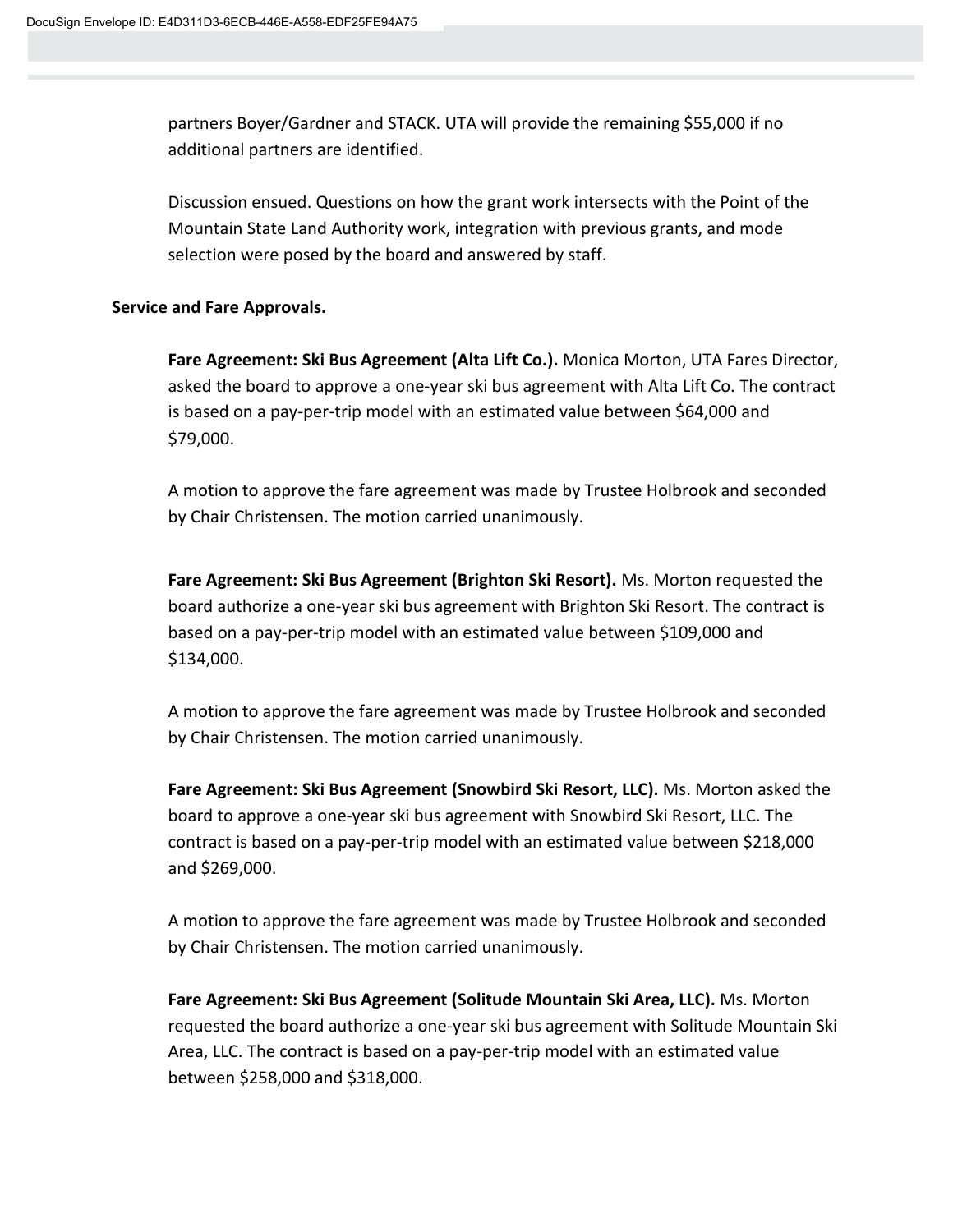Discussion ensued. A question on the varying values of the contracts among the resorts was posed by the board and answered by Ms. Morton.

Chair Christensen acknowledged the difficult circumstances caused by COVID-19 this year and emphasized the importance of negotiating longer term contracts with the ski resorts within the first quarter of 2021.

A motion to approve the fare agreement was made by Trustee Holbrook and seconded by Chair Christensen. The motion carried unanimously.

## **Discussion Items.**

**Low-Income Fare Pilot Program Update.** Ms. Morton was joined by Kensey Kunkel, UTA Manager of Business Development – Sales. Ms. Kunkel provided an overview of the lowincome fare pilot program and described its successes. She then discussed feedback received and potential next steps. Ms. Kunkel recommended the pilot become a permanent program.

Discussion ensued. The board expressed its support for taking the steps required to make the program permanent. Chair Christensen suggested that as the program becomes integrated into UTA's fare structure, it would be prudent to evaluate the program's fiscal impact to the agency.

**Draft 5-Year Service Plan.** Ms. DeLoretto was joined by Laura Hanson, UTA Director of Planning. Ms. Hanson introduced the service plan by describing its purpose and implementation timeline. She then detailed the planning process, guiding framework, and the plan as it applies to each county in the agency's service area. Ms. Hanson also highlighted areas requiring further analysis and reviewed the vision and timeline associated with the plan.

Discussion ensued. Questions on the potential for streamlining routes in 2021 and opportunities for public engagement on the plan were posed by the board and answered by staff.

## **Other Business.**

## **Next Meetings:**

a. 2021 Tentative Budget Open House and Hearing: November 11, 2020 at 5:30 p.m.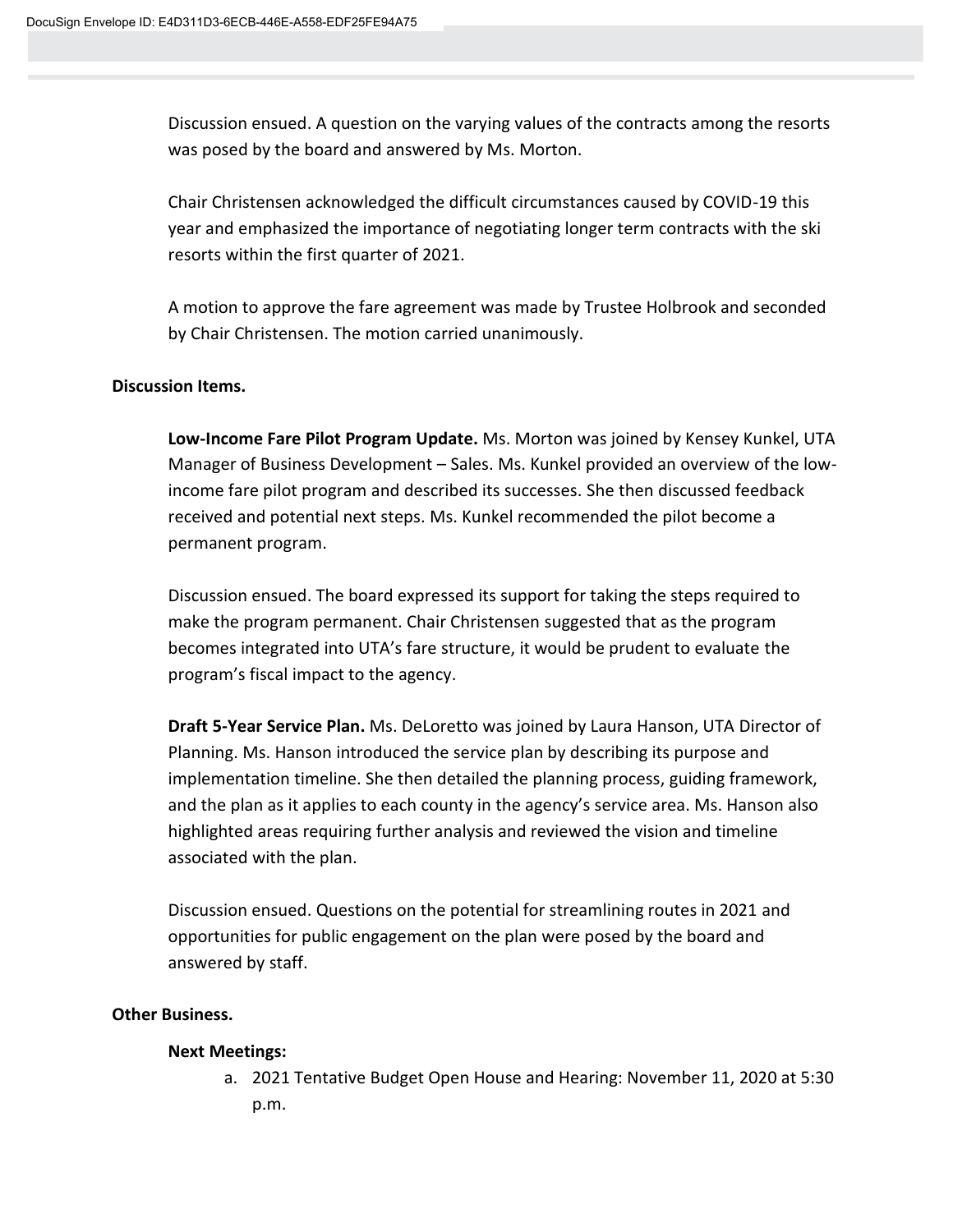b. Board Meeting: December 2, 2020 at 9:00 a.m.

**Adjournment.** The meeting was adjourned at 10:26 a.m. by motion.

Transcribed by Cathie Griffiths Executive Assistant to the Board Chair Utah Transit Authority [cgriffiths@rideuta.com](mailto:cgriffiths@rideuta.com) 801.237.1945

*This document is not intended to serve as a full transcript as additional discussion may have taken place; please refer to the meeting materials, audio, or video located at <https://www.utah.gov/pmn/sitemap/notice/639347.html> for entire content.*

*This document along with the digital recording constitute the official minutes of this meeting.*

Approved Date: December 2, 2020

DocuSianed by:  $\begin{array}{c} \n\hline\n\end{array}$ 

Carlton J. Christensen Chair, Board of Trustees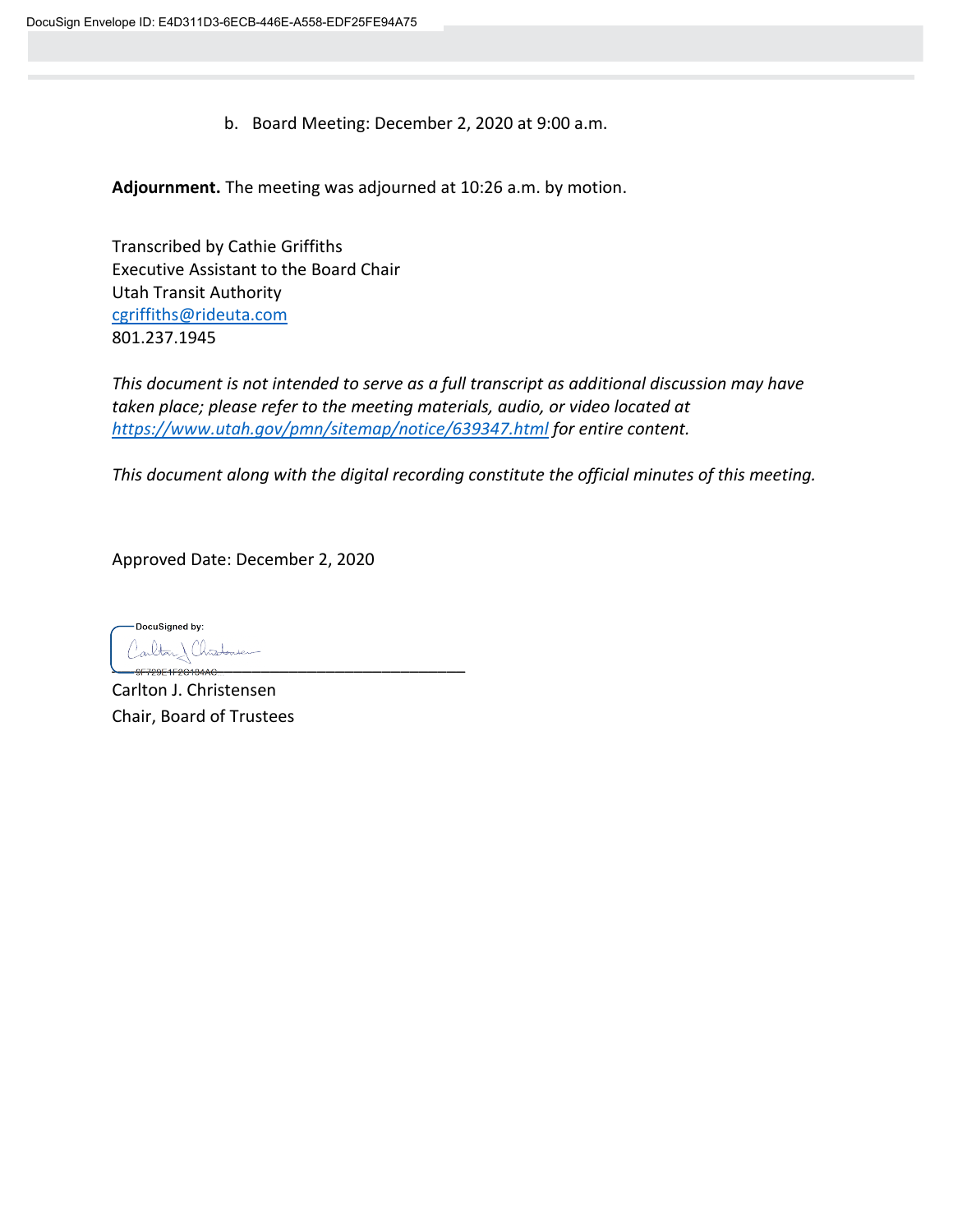# **Appendix A**

**Electronic Board Meeting Determination**